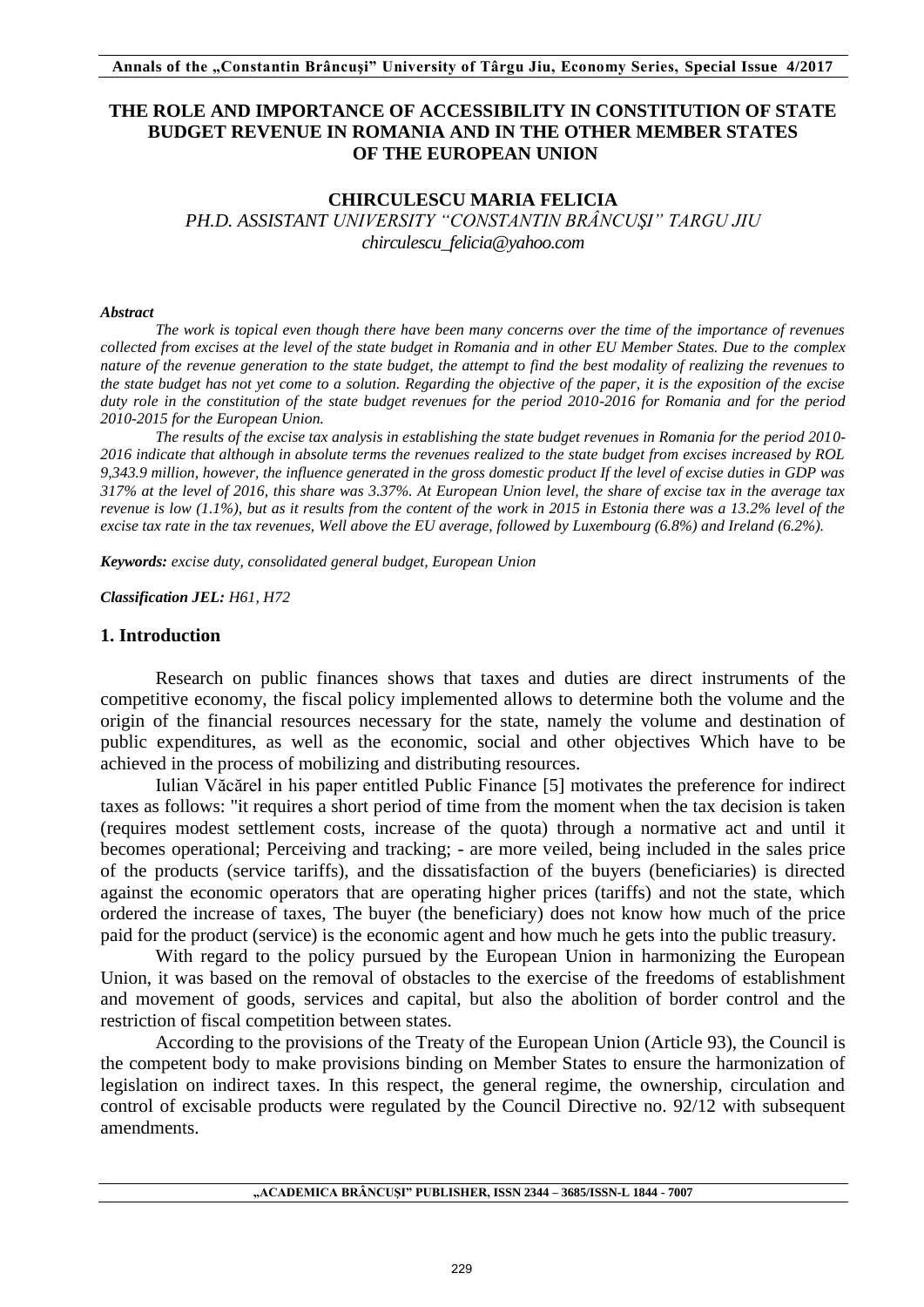By Council Directive no. 92/12 as amended and supplemented the excise regime for three groups of products, namely: mineral oils (petroleum products), alcohol and alcoholic beverages and tobacco products [1].

In Romania the regime of products subject to excise duties is regulated by Government Ordinance no. 27/2000 which was completed (by several Government Emergency Ordinances).

Directives of the Council of the European Communities no. 92/12 with its subsequent amendments and completions have been partially transposed into Romanian regulations. According to the provisions of the Fiscal Code, excise duties (special consumption taxes) are due to the state budget for products such as: alcohol, alcoholic beverages, wines and beer; Tobacco products; Mineral oils; other products. In the latter category the products are diverse, for example: coffee, furs or crystals, to cars, microwaves or hunting rifles.

The general objective of the paper is those to identify the importance of excise duties in setting up the state budget in Romania, but also in the other Member States of the European Union. The specific objectives proposed in the paper are those regarding the conceptual delimitations and practical aspects of indirect taxes, the role of excise taxes in

indirect taxes and in the total revenues constituted in the Romania state budget during the period 2010-2016, the share of the indirect taxes in GDP and their weight in the fiscal revenues of the state in Romania and in the other Member States of the European Union, the share of excises in GDP and in the tax revenues both in Romania and in other European Union Member States.

In practice, the contribution of indirect taxes to the formation of state tax revenues differs, as a rule, depending on the level of economic development. In developed countries, the indirect taxes are lower than the direct taxes, and the share of direct taxes in the total revenues collected from the state budget is differentiated from one country to another.

If, in developed countries, indirect tax contributions to the tax revenue of the state are lower (up to 40%) than direct income, this ratio is in the developing countries.

In Romania the ratio between direct and indirect taxes on the formation of state tax revenues is in favor of indirect taxes. This is explained by the low level of incomes, profits and wealth (or wealth assets) owned by individuals and businesses in these countries, which may have the effect of collecting more direct taxes.

But, from the point of view of taxpayers, indirect taxes are profoundly immoral, being applied to all who buy (rich and poor), and without discrimination, while the direct ones apply only to wealthy people, who pay from them because Earns profits and possesses wealth.

As for the rates used to establish indirect taxes, they are not differentiated according to the income, wealth or personal situation of those who buy the goods subject to indirect taxation. As a result, there is the false impression that they would affect, to the same extent, the income of all consumers of products, services and works.

In reality, indirect taxes particularly affect low-income people, as indirect taxes are typically seen in the sale of consumer goods, the value of which is much higher in the budgets of the poor (eg the value of food Reaches 60% of their income).

Practice shows that the share of indirect taxes in income is even higher as the revenues are lower.

Indirect taxation has the big advantage of return because it implies not a profit, an income, a fortune, but a circulation, a sale, a purchase, a consumption. Another advantage is the speed of tax collection and, at the same time, it is less expensive than direct taxation.

## **2. Importance of excise duties in the establishment of the state budget in Romania**

Excise duties constitute an important budgetary resource, through which they pursue a number of budgetary policy objectives. It is mainly about covering public spending as much as possible.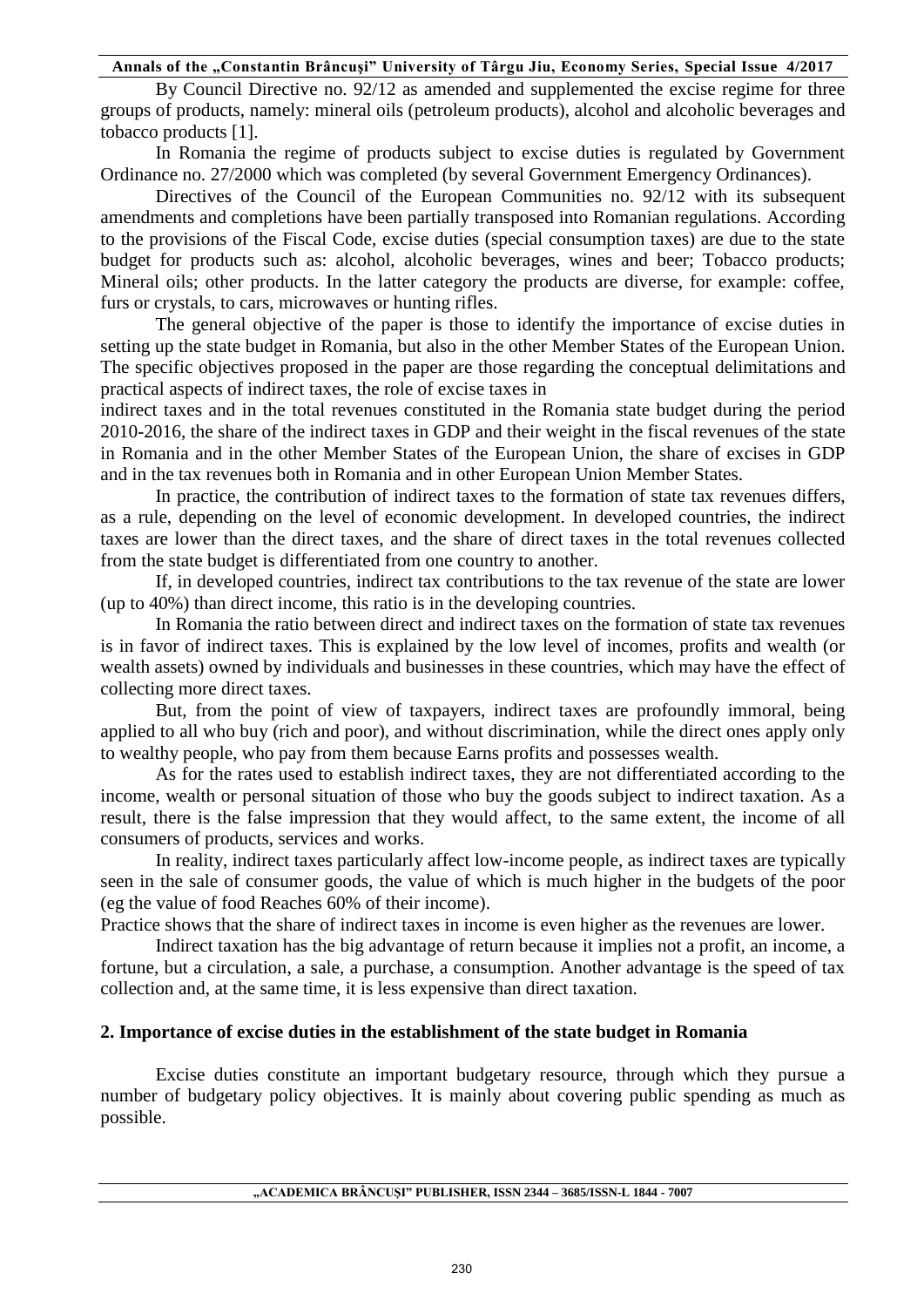Excises are an important source of revenue, with minimal spending on the state apparatus. Higher quotas affect prices for alcoholic beverages, cigarettes, cars and fuels.

The analysis of the state budget law in recent years shows an increase in the share of excise duties in the total indirect taxes, as well as in the total tax receipts. We can see an evolution of the share of excise duties in the total tax receipts, an increase due to the increase of the scope of this indirect tax, from products considered luxury to mineral and gaseous waters containing sugar or flavoring substances.

|  |  | Table no. 1 Evolution of the amount of total revenues, tax revenues, indirect taxes and |  |
|--|--|-----------------------------------------------------------------------------------------|--|
|  |  | excises to the state budget of Romania during 2010-2016                                 |  |

**-** million lei-

 $0/2$ 

| Years | Total income | Tax revenue | Indirect taxes | Excise   |
|-------|--------------|-------------|----------------|----------|
| 2010  | 68.050,7     | 56.305,1    | 41.222,4       | 16.212,3 |
| 2011  | 79.371,2     | 69.527,7    | 53.227,9       | 17.805,9 |
| 2012  | 87.171,5     | 75.615,8    | 56.202,2       | 18.910,8 |
| 2013  | 90.561,4     | 80.175,2    | 59.432,2       | 19.798,0 |
| 2014  | 95.370,1     | 80.538,1    | 56.187,7       | 22.755,4 |
| 2015  | 105,705.6    | 89,572.7    | 62,965.9       | 24,654.4 |
| 2016  | 101.476,     | 87.323,3    | 58.862,7       | 25.556,2 |

*www.mfinante.ro* 

The data presented in table no. 1 highlight that the revenues from indirect taxes increased from 41,222.4 million lei in 2010 to 58,862.7 million lei in 2016, this being done in practice by extending the tax base as well as by increasing Tax rates over a certain period of time [13].

Regarding the revenues from the excise duties, the share of these amounts increased by 16,212.3 million lei in 2010 to 25,556.2 million lei in 2016 [13].

The state's fiscal policy has been to resort to indirect taxes to supplement its budget revenues, as these types of taxes are contained in consumer goods prices and in tariffs for works and services. Thus, when the goods are purchased or some services are provided, the taxpayer also bears the indirect tax.

The analysis of the share of tax revenues, indirect taxes and excises in the total revenues set up at the level of the state budget of Romania in the period 2010-2016 is presented in table no. 2.

Table no. **2** The evolution of indirect taxes and excise duties in total revenues Of the state budget of Romania, and the share of excise duties in indirect taxes during 2010-2016

|       |                               |                       | 7 V                   |
|-------|-------------------------------|-----------------------|-----------------------|
| years | Indirect taxes / Total income | Excise / Total Income | Excise / Total Income |
| 2010  | 60,58                         | 23,82                 | 39,33                 |
| 2011  | 67.06                         | 22,43                 | 33.45                 |
| 2012  | 64.47                         | 21,69                 | 33,65                 |
| 2013  | 65,63                         | 21,86                 | 33,31                 |
| 2014  | 58,92                         | 23,86                 | 40,50                 |
| 2015  | 59,57                         | 23,32                 | 39,16                 |
| 2016  | 58,01                         | 25,18                 | 43,42                 |

*Source: Own calculations based on data displayed by the Ministry of Public Finance*

The data in table no. 2 shows a constant share of excise duties in the total revenues of the Romanian state budget in the period 2010-2016, with some fluctuations in the years 2012-2013, reaching 21.69% in 2012 from 23, 82% in 2010.

In 2016, the share of excise duties in the total revenues of the state budget of Romania increased to 25.18% [13].

It should be noted that the share of excise duties in total indirect taxes has increased from 39.33% in 2010 to 43.42% in 2016.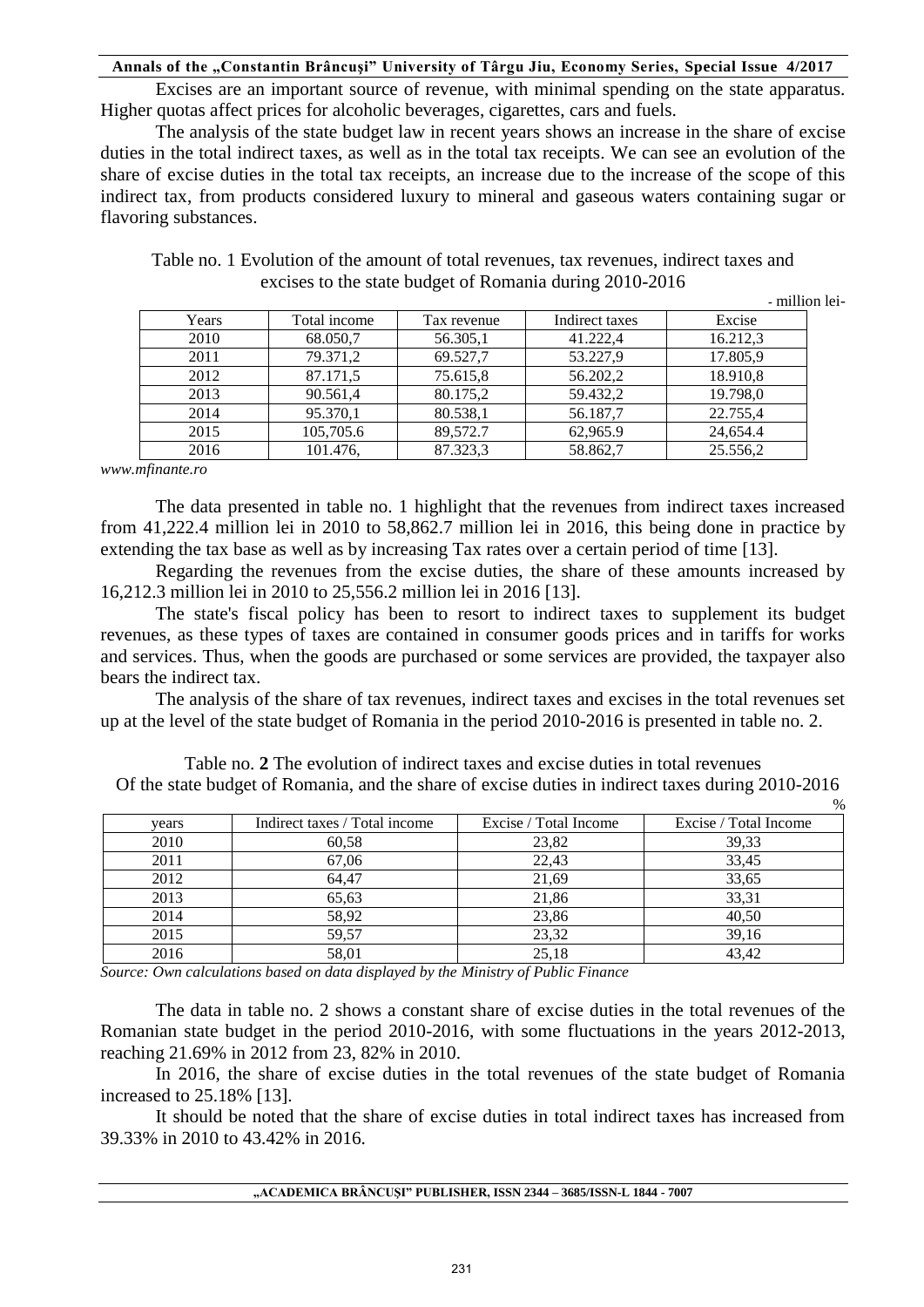The analysis of the evolution of public resources mobilized within the public budget of Romania highlights the predilection of the governments in the analyzed period, 2010-2016, for indirect taxes and the reduction of the direct tax roles.

Increased tax collection from indirect taxes has been achieved by extending the tax base as well as by increasing tax rates in the application of indirect types of taxes compatible with the market economy system and the practice of developed countries as well as through the investment process.

# **3. Importance of excise duties in the establishment of the state budget in Romania and the other Member States of the European Union**

Under the provisions of the Treaty of the European Union (Article 93), the EEC Council is competent to make binding provisions for Member States to ensure the harmonization of legislation on indirect taxes. Thus, the general regime, Possession, movement and control of products subject to excise duties have been regulated by the Council Directive no. 92/12 with subsequent amendments.

On the basis of this directive, the excise regime was regulated only for three product groups, namely: mineral oils (petroleum products); alcohol and alcoholic beverages; tobacco products.

The system of excise duty applicable to other products shall be determined by the competent authorities of the Community countries, provided that their taxation does not require the carrying out of border checks. Those authorities are entitled to charge taxes (other than value added tax) and service charges [5].

In practice, any product subject to excise duty, which enter into a suspensive regime between the territories of different Member States, must be accompanied by an administrative or commercial document. If an irregularity or an offense has been detected during the movement which entails the chargeability of the excise duty has been detected during the movement, it shall be due to the Member State in which it was committed by a natural or legal person who has guaranteed the excise payment.

In practice, any product subject to excise duty, which goes into a suspensive regime between the territories of different Member States, must be accompanied by an administrative or commercial document. Where an irregularity or an offense which gives rise to the chargeability of the excise duty is found to have occurred during the movement, it shall be due to the Member State in which it was committed by the natural or legal person who guaranteed the payment of the excise duty.

Products subject to excise duty and released for consumption may be subject to excise duty reimbursement by the tax authorities of the Member State of consumption if they are not intended to be consumed in that Member State. According to Community Directive no. 92/12 of the Council, products subject to excise duty shall be exempt from excise duty where they are intended:

- $\triangleright$  be delivered within diplomatic or consular relations;
- $\triangleright$  International bodies recognized as such by the authorities public authorities of the host Member State and members of such bodies within the limits and under the conditions laid down in the conventions establishing such bodies or by means of headquarters agreements;
- $\triangleright$  the forces of any Member State of the North Atlantic Treaty other than the Member State in whose interest the excise duty is payable and of the armed forces covered by Decision 90/840 / EEC (Article 1).
- $\triangleright$  consumed under an agreement with third countries or with international bodies, to the extent that that agreement has been admitted or authorized to benefit from value added tax exemption.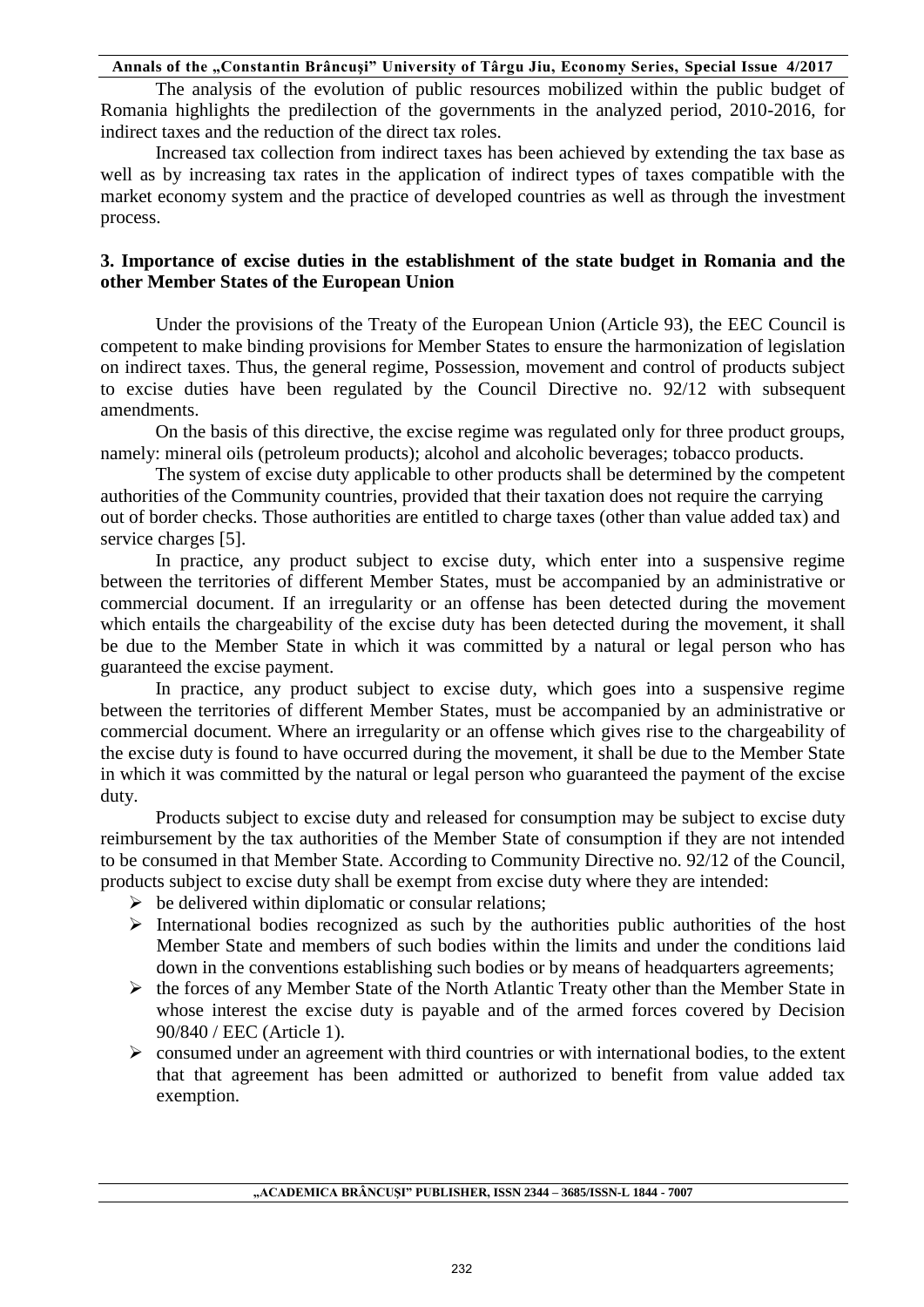The Council of the European Union may unanimously authorize votes Member State to conclude with a third country or an international body an agreement providing for exemptions from excise duty.

In addition to the Commission, there is an excise committee composed of representatives of the Member States, chaired by a representative of the Commission.

Member States may exempt small wine producers from their obligations relating to the production, processing and holding of products subject to excise duty, As well as those relating to the movement and control of those products covered by the Directive 92/12, Titles I and II.

|              | The share of indirect taxes in GDP |                   |                   |      |      | Share of indirect taxes in tax revenue |      |                   |                  |      |      |      |
|--------------|------------------------------------|-------------------|-------------------|------|------|----------------------------------------|------|-------------------|------------------|------|------|------|
|              | 2010                               | 2011              | 2012              | 2013 | 2014 | 2015                                   | 2010 | 2011              | 2012             | 2013 | 2014 | 2015 |
| Belgium      | 13,1                               | 13,1              | 13,4              | 13,4 | 13.3 | 13,2                                   | 30,5 | 29,9              | 29,9             | 29,2 | 29,2 | 29,3 |
| Bulgaria     | 14,2                               | 13,8              | 15,0              | 15,4 | 14,9 | 15,5                                   | 54,9 | 54,4              | 56,0             | 54,7 | 52,4 | 53,5 |
| Czech        |                                    |                   |                   |      |      |                                        |      |                   |                  |      |      |      |
| Republic     | 11,3                               | 12,1              | 12,5              | 12,9 | 12,0 | 12,5                                   | 34,8 | 35,9              | 36,6             | 37,0 | 35,5 | 36,5 |
| Denmark      | 16,4                               | 16,5              | 16,5              | 16,6 | 16,4 | 16,4                                   | 36,4 | 36,6              | $\frac{36,0}{ }$ | 35,7 | 33,3 | 35,2 |
| Germany      | 10,9                               | 11,1              | 11,1              | 11,0 | 10,9 | 11,0                                   | 29,7 | 29,8              | 29,2             | 28,7 | 28,5 | 28,5 |
| Estonia      | 13,9                               | 13,6              | 13,9              | 13,5 | 14,1 | 14,6                                   | 41,8 | 43,2              | 43,9             | 42,6 | 43,2 | 43,2 |
| Ireland      | 10,9                               | 10,4              | 10,6              | 10,8 | 11,1 | 8,9                                    | 39,3 | $\overline{37,4}$ | 37,4             | 37,7 | 38,1 | 37,3 |
| Greece       | 12,7                               | 13,6              | 13,7              | 14,2 | 15,6 | 16,2                                   | 39,7 | 40,4              | 38,5             | 40,0 | 43,5 | 44,5 |
| Spain        | 10,4                               | 10,1              | 10,6              | 11,3 | 11,7 | 12,0                                   | 33,1 | 32,3              | 32,8             | 34,2 | 34,6 | 35,5 |
| France       | 14,8                               | 15,2              | 15,4              | 15,6 | 15,8 | 16,0                                   | 35,1 | 35,1              | 34,6             | 34,5 | 34,6 | 35,0 |
| Croatia      | 18,0                               | 17,5              | 18,3              | 19,0 | 18,9 | 19,7                                   | 49,7 | 49,5              | 51,1             | 51,9 | 51,3 | 52,4 |
| Italy        | 14,1                               | 14,3              | 15,4              | 15,1 | 15,5 | 15,3                                   | 34,0 | 34,4              | 35,5             | 34,7 | 35,8 | 35,5 |
| Cyprus       | 14,5                               | 13,8              | 14,0              | 13,8 | 14,9 | 14,9                                   | 45,3 | 43,3              | 44,4             | 43,7 | 44,8 | 45,1 |
| Latvia       | 11,9                               | 11,8              | 12,2              | 12,4 | 12,8 | 13,0                                   | 42,5 | 42,5              | 42,7             | 43,3 | 44,2 | 44,4 |
| Lithuania    | 12,0                               | 11,8              | 11,4              | 11,3 | 11,5 | 12,0                                   | 42,5 | 43,4              | 42,1             | 41,7 | 41,7 | 41,4 |
| Luxembourg   | 12,2                               | 12,4              | 12,9              | 12,9 | 13,3 | 12,2                                   | 32,6 | 33,1              | 33,4             | 33,6 | 35,0 | 32,3 |
| Hungary      | 17,6                               | 17,5              | 18,7              | 18,5 | 18,5 | 18,9                                   | 47,1 | 47,5              | 48,6             | 48,7 | 48,4 | 48,4 |
| Malta        | 13,1                               | 13,5              | 13,2              | 12.9 | 13,7 | 13,7                                   | 42,1 | 42,4              | 41,1             | 39,9 | 40,5 | 40,7 |
| Netherlands  | 11,6                               | 11,2              | $10,\overline{9}$ | 11,3 | 11,7 | 11,7                                   | 32,2 | 31,2              | 30,3             | 30,8 | 31,2 | 31,0 |
| Austria      | 14,5                               | 14,5              | 14,8              | 14,7 | 14,6 | 14,6                                   | 35,1 | 35,1              | 35,1             | 34,2 | 33,8 | 33,4 |
| Poland       | 13.9                               | 14,0              | 13,1              | 13,0 | 13,0 | 13,0                                   | 44,3 | 43,9              | 41,0             | 40,7 | 40.6 | 40,1 |
| Portugal     | 13,3                               | 14,0              | 14,0              | 13,8 | 14,3 | 14,6                                   | 43,8 | 43,2              | 43,9             | 40,4 | 41,7 | 42,4 |
| Romania      | 11,9                               | 13,0              | 13,2              | 12,8 | 12,8 | 13,4                                   | 45,3 | 46,5              | 47,6             | 46,9 | 46,5 | 47,6 |
| Slovenia     | 14,2                               | 14,2              | 14,6              | 15,2 | 15,1 | 15,0                                   | 38,3 | 38,7              | 39,4             | 41,2 | 41,1 | 40,7 |
| Slovakia     | 10,2                               | 10,7              | 10,0              | 10,4 | 10,8 | 11.0                                   | 36,6 | 37,4              | 35,6             | 34,7 | 34,7 | 34,1 |
| Finland      | 13,0                               | 13,9              | 14,2              | 14,5 | 14,5 | 14,3                                   | 31,9 | 33,1              | 33,2             | 33,2 | 33,0 | 32,5 |
| Sweden       | 22,4                               | $\overline{22,1}$ | $\overline{22,3}$ | 22,3 | 22,0 | 22,1                                   | 51,8 | 52,0              | 52,4             | 52,0 | 51,6 | 51,1 |
| United       |                                    |                   |                   |      |      |                                        |      |                   |                  |      |      |      |
| Kingdom      | 12,3                               | 12,8              | 12,8              | 12.9 | 12,9 | 13,0                                   | 36,6 | 37,5              | 38,3             | 38,7 | 39,4 | 39,0 |
| <b>EU 28</b> | 13,0                               | 13,2              | 13,4              | 13,5 | 13,6 | 13,6                                   | 34,9 | 35,0              | 35,0             | 34,8 | 35,0 | 35,1 |

Table no. 3 The evolution of indirect tax rates in GDP and in tax revenues in the Member States of the European Union

*www.ec. europa.eu* 

Observing the data in table no. 3 we can see that for the period 2010-2015 in Romania, the share of indirect taxes in GDP registered an approximately equal level with that recorded at the level of the European Union, which is not maintained in the case of the indirect tax rates in the tax revenues, where the spread is About 10 percentage points.

Regarding the Indirect Taxes Indices in GDP ratio over the period 2010-2015 only in Ireland there was a significant decrease of this indicator, from 10.9% in 2010 to 8.9% in 2015. Significant increases for the indicator The share of indirect taxes in GDP occurred in countries such as Bulgaria (from 14.2% in 2010 to 15.5% in 2015), the Czech Republic (from 11.3% in 2010 to 12.5% in 2015), Greece (from 12.7% in 2010 to 16.2% in 2015), Spain (from 10.4% in 2010 to 12% in 2015), France (from 14, 8% in 2010 to 16% in 2015), Croatia (from 18% in 2010 to 19.7% in 2015), Italy (from 14.1% in 2010 to 15.3% in the year 2015), Latvia (from 11.9% in 2010 to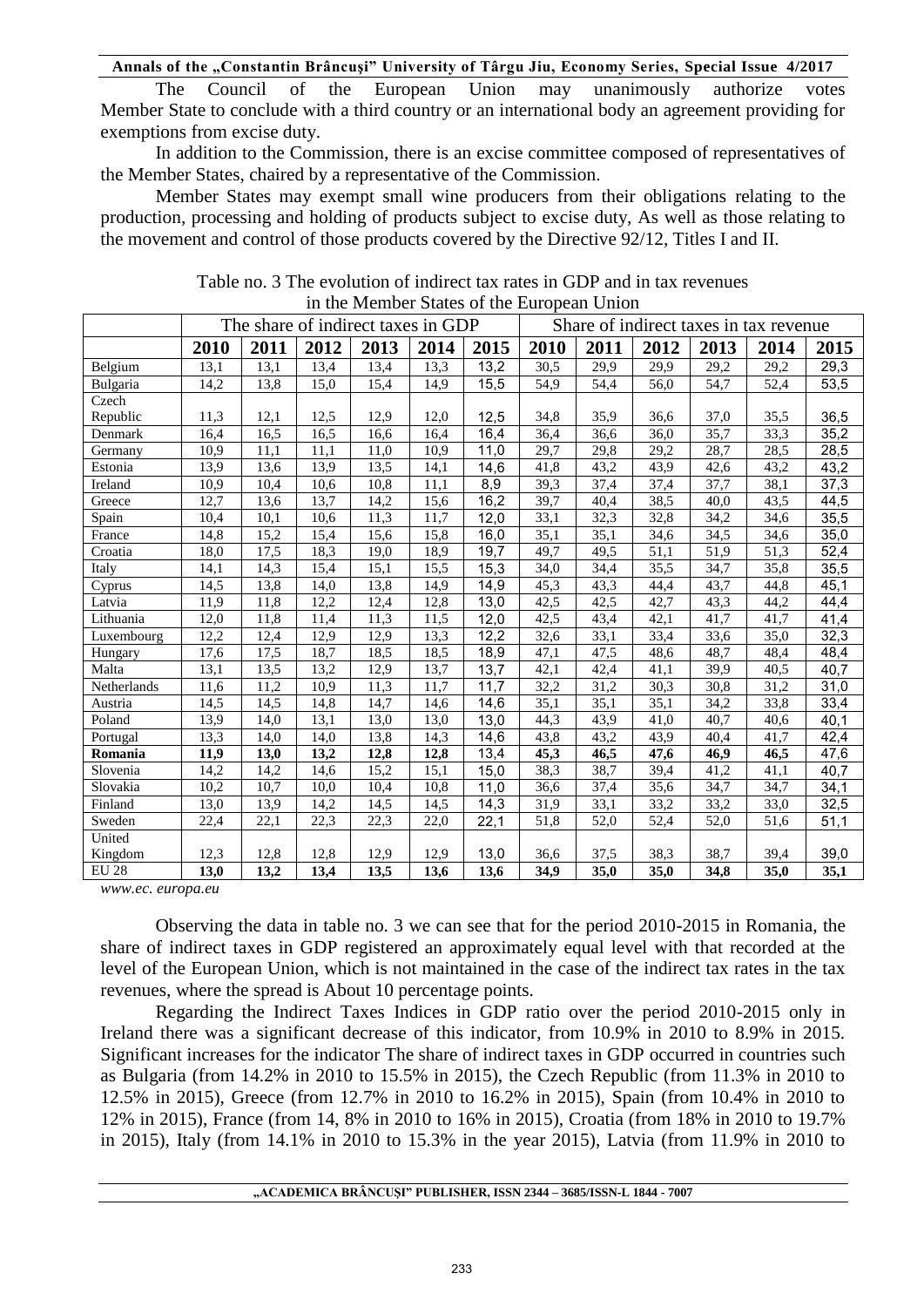13% in 2015), Hungary (from 17.6% in 2010 to 18.9% in 2015), Portugal (from 13.3% % In 2010 to 14.6% in 2015), Romania (from 11.9% in 2010 to 13.4% in 2015 ) And Finland (from 13% in 2010 to 14.3% in 2015) [11].

In the structure of the Member States of the European Union, in 2015, the highest level of the indirect tax burden in GDP was recorded in Sweden (22%), supported by Croatia (18.9%) and Hungary (18.9%) [11 .

Taking into account the extreme values and the average values for the Indicative Indirect Taxes Indices in the analyzed period, we notice that for this indicator, the states that form the EU28 are less dispersed than the indices of the indirect taxes in the tax revenues.

This classification is not maintained by the indicator indirect tax rates in the tax revenues where, according to data from table no. 3, the highest level was recorded in Bulgaria (53.3%), followed by  $(52.2\%)$  and Sweden  $(51.1\%)$ .

|              | In the member blates of the European Union<br>Share of excises in GDP |                  |                  |                  |                  | Share of excise duties in tax revenues |                  |      |                  |                  |      |      |
|--------------|-----------------------------------------------------------------------|------------------|------------------|------------------|------------------|----------------------------------------|------------------|------|------------------|------------------|------|------|
|              |                                                                       |                  |                  |                  |                  |                                        |                  |      |                  |                  |      |      |
|              | 2010                                                                  | 2011             | 2012             | 2013             | 2014             | 2015                                   | 2010             | 2011 | 2012             | 2013             | 2014 | 2015 |
| Belgium      | 0.6                                                                   | 0,6              | 0,6              | 0,6              | 0,6              | 0,6                                    | 1,4              | 1,3  | $\overline{1,3}$ | 1,2              | 1,3  | 1,3  |
| Bulgaria     | 0,1                                                                   | 0,1              | 0,2              | 0,2              | 0,2              | 0,2                                    | 0,5              | 0,6  | 0,6              | 0,6              | 0.6  | 0,6  |
| Czech        |                                                                       |                  |                  |                  |                  |                                        |                  |      |                  |                  |      |      |
| Republic     | 1,5                                                                   | 1,8              | 1,8              | 1,7              | 1,4              | 1,7                                    | 4,5              | 5,2  | 5,1              | 5,0              | 4,2  | 5,0  |
| Denmark      | 0,2                                                                   | 0,2              | 0,2              | 0,1              | 0,2              | 0,2                                    | 0,4              | 0.4  | 0.3              | 0.3              | 0.3  | 0,3  |
| Germany      | 0,8                                                                   | $\overline{0,8}$ | 0,8              | 0,8              | $\overline{0,8}$ | 0,8                                    | 2,1              | 2,3  | 2,1              | 2,1              | 2,1  | 2,0  |
| Estonia      | 4,4                                                                   | 4,5              | 4,6              | 4,4              | 4,5              | $\overline{4,5}$                       | 13,2             | 14,2 | 14,5             | 13,9             | 13,7 | 13,2 |
| Ireland      | 1.9                                                                   | $\overline{2,0}$ | 1,9              | 2,0              | 1,9              | 1,5                                    | 7,0              | 7,2  | 6,8              | 6,8              | 6,4  | 6,2  |
| Greece       | 0,2                                                                   | 0,2              | 0,2              | 0,2              | 0,2              | 0,2                                    | 0,7              | 0,7  | 0.5              | 0.5              | 0,4  | 0,6  |
| Spain        | 0,2                                                                   | 0,2              | 0,1              | 0,1              | 0,2              | 0,2                                    | 0,5              | 0,5  | 0,5              | 0,4              | 0,5  | 0,5  |
| France       | 0,1                                                                   | 0,1              | 0,1              | 0,1              | 0,1              | 0,1                                    | 0,3              | 0,3  | 0,3              | 0,3              | 0,3  | 0,3  |
| Croatia      | 0,5                                                                   | 0,5              | 0,5              | 0,4              | 0,2              | 0,1                                    | 1,4              | 1,5  | 1,5              | 1,0              | 0,4  | 0,3  |
| Italy        | 0.1                                                                   | 0,1              | 0,1              | 0,1              | $\overline{0,1}$ | 0,1                                    | 0,3              | 0,3  | 0,3              | 0,3              | 0,3  | 0,3  |
| Cyprus       | 0,5                                                                   | 0,4              | 0,3              | 0,2              | 0,2              | 0,2                                    | 1,7              | 1,3  | 1,0              | 0,7              | 0,6  | 0,7  |
| Latvia       | 0,2                                                                   | 0,2              | 0,2              | 0,1              | 0,2              | $\overline{0,2}$                       | 0,8              | 0,6  | 0,5              | 0,4              | 0,5  | 0,6  |
| Lithuania    | 0,3                                                                   | 0,3              | 0,3              | 0,3              | 0,3              | 0,3                                    | 1,0              | 1,0  | 1,0              | 1,0              | 1,0  | 1,0  |
| Luxembourg   | 3,4                                                                   | 3,3              | $\overline{3,3}$ | $\overline{3,1}$ | 3,1              | 2,6                                    | $\overline{9,0}$ | 9,0  | 8,6              | $\overline{8,0}$ | 8,0  | 6,8  |
| Hungary      | 0,1                                                                   | 0,1              | 0,1              | 0,1              | 0,1              | 0,2                                    | 0,4              | 0,4  | 0,3              | 0,3              | 0.3  | 0,4  |
| Malta        | 0,2                                                                   | 0,2              | 0,2              | 0,2              | 0,2              | 0,2                                    | 0,6              | 0,5  | 0,7              | 0,5              | 0,5  | 0,5  |
| Netherlands  | 1.5                                                                   | 1,4              | 1,4              | 1,4              | 1,4              | 1,6                                    | 4,3              | 4,0  | 3,8              | 3,7              | 3,9  | 4,3  |
| Austria      | 0,1                                                                   | 0.1              | 0.1              | 0,1              | 0,1              | 0,1                                    | 0,3              | 0,3  | 0.3              | 0,2              | 0,3  | 0,3  |
| Poland       | 0.3                                                                   | 0,3              | 0.4              | 0,5              | 0,5              | 0,6                                    | 1,0              | 1,0  | 1,2              | 1,4              | 1,7  | 1,9  |
| Portugal     | 0.7                                                                   | 0,7              | 0.7              | 0,6              | 0,6              | $\overline{0,6}$                       | 2,3              | 2,3  | 2,1              | 1,7              | 1,8  | 1,7  |
| Romania      | 0,4                                                                   | 0,5              | 0,5              | 0,4              | 0,4              | 0,4                                    | 1,4              | 1,7  | 1,7              | 1,4              | 1,3  | 1,5  |
| Slovenia     | 0,2                                                                   | 0,2              | 0,2              | 0,2              | 0,1              | 0,1                                    | 0,6              | 0.6  | 0,5              | 0,5              | 0,4  | 0,4  |
| Slovakia     | 0,2                                                                   | 0,2              | 0,2              | 0,2              | 0,2              | 0,2                                    | 0,8              | 0,8  | 0.6              | 0,5              | 0,5  | 0,5  |
| Finland      | 0,1                                                                   | 0,1              | 0,1              | 0,1              | 0,1              | 0,1                                    | 0,2              | 0,2  | 0,2              | 0,2              | 0,2  | 0,2  |
| Sweden       | 0,2                                                                   | $\overline{0,2}$ | 0,1              | 0,1              | 0,1              | 0,1                                    | 0,4              | 0,4  | 0,3              | 0.3              | 0,3  | 0,3  |
| United       |                                                                       |                  |                  |                  |                  |                                        |                  |      |                  |                  |      |      |
| Kingdom      | 0,2                                                                   | 0,2              | 0,2              | 0,2              | 0,2              | 0,2                                    | 0,6              | 0,5  | 0,5              | 0,5              | 0,5  | 0,5  |
| <b>EU 28</b> | 0,4                                                                   | 0,4              | 0,4              | 0,4              | 0,4              | 0,4                                    | 1,1              | 1,2  | 1,1              | 1,1              | 1,1  | 1,1  |

Table no.4 Evolution of the share of excise duties in GDP and in tax revenues in the Member States of the European Union

*www.ec. europa.eu* 

Analyzing the share of excises in GDP at the level of the European Union for the period 2010-2015, we note that in Romania the recorded level is identified with the EU27 average (0.4%). The highest share of excise duties in GDP is recorded in Estonia (4.5%), Luxembourg (2.6%) and Czech Republic (1.7%). Finland is the EU country with the lowest level of excise duty in gross domestic product (0.1%).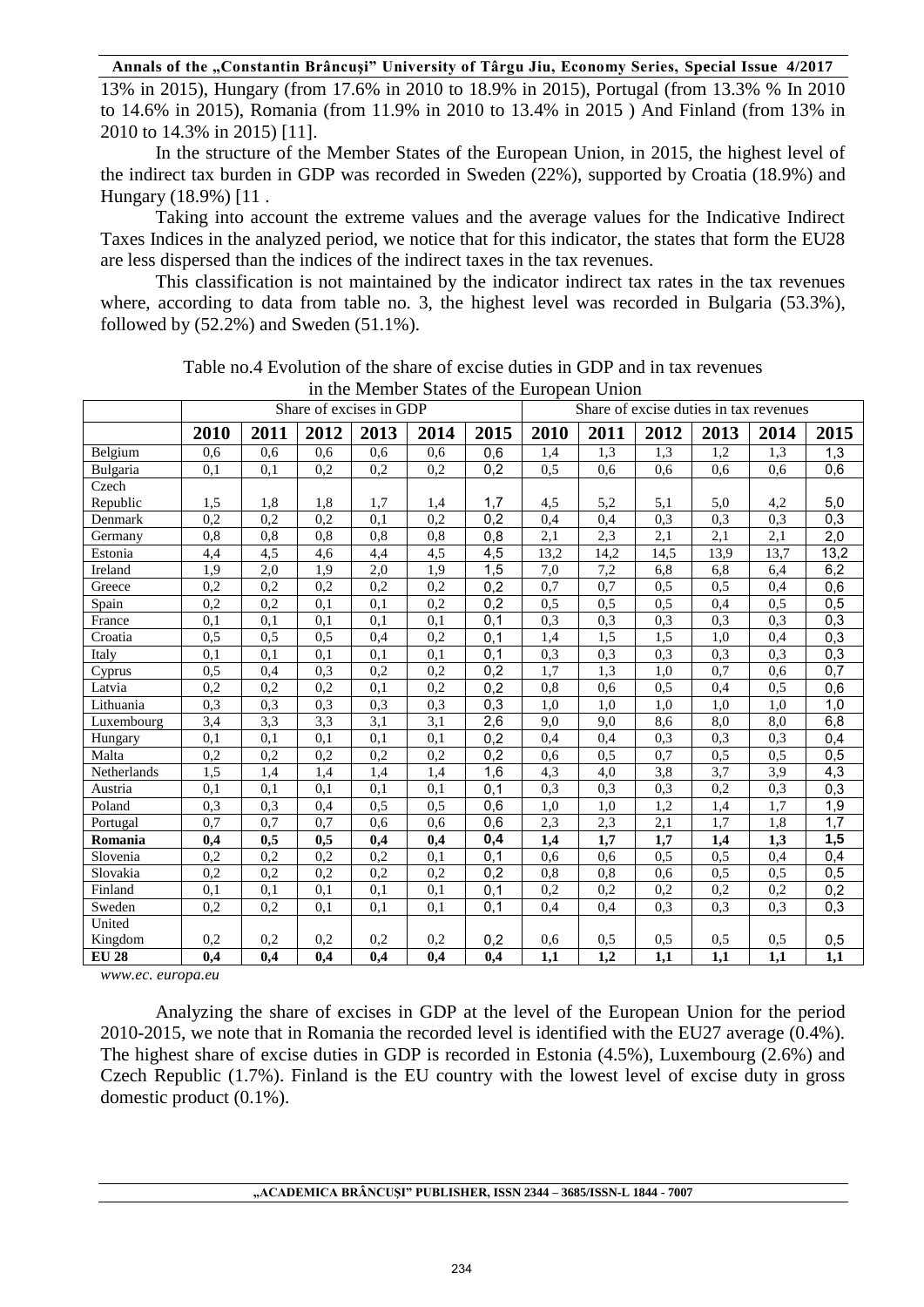Statistics show us above the EU average of the share of excise duties in GDP, in 2015 (0.4%) there are nine countries: Belgium (0.6%), Czech Republic (1.7%), Germany (0.8%), Estonia (4.5%), Ireland (1.5%), Luxembourg (2.6%), the Netherlands (1.6%), Poland (0.6% ) [11].

Regarding the share of excises in the fiscal revenues at the level of the Member States of the European Union, for the period 2010-2015, according to the data in Table no. 4, if we compare the level recorded by Romania with the EU average28, the spread is 0.3 % In 2010 with an increase of 0.5% in 2011 and 0.6% in 2012 respectively, returning to a 0.3% difference in 2013 and decreasing to 0.2% in 2014, following To change this difference in the 2015 rise to 0.4%.

At 2015, the highest level of excise tax revenue is recorded in Estonia (13.2%), Luxembourg (6.8%) and Ireland (6.2%).

Significant reductions in the indirect tax indicator in tax revenue were recorded in Ireland (from 7.0% in 2010 to 6.2% in 2015), in Croatia (from 1.4% in 2010 to 0, 3% in 2015), in Cyprus (from 1.7% in 2010 to 0.7% in 2015), in Luxembourg (from 9% in 2010 to 6.8% in 2015) and in Portugal (from 2.3% in 2010 to 1.7% in 2015).

Compared to the EU27 average of the share of excise duties in tax revenues, in the year 2015 (1.1%) ten countries recorded a level above the EU average: Belgium (1.3%), Czech Republic (5% ), Germany (2%), Estonia (13.2%), Ireland (6.2%), Luxembourg (6.8%), the Netherlands (4.3% 1.7%) and Romania (1.5%).

## **4. Conclusions**

The main impact of indirect taxes on the state budget it is constituted by the insurance of budgetary revenues, on their basis can be insure the budgetary financing expenditures of the government.

The influences generated on the state budget depend directly on the tax rate of indirect taxation. Practice shows that not any increase in taxing also generates the increase in budget revenue, due to the movement of the tax base, as a result of the consumer and producer's response to the introduction and increase of taxation.

The analysis shows that the share of excise duties in total indirect taxes has increased from 39.33% in 2010 to 43.42% in 2016.

The analysis of the evolution of public resources mobilized within the Romanian state budget highlights the predominance of the governments in the analyzed period, 2010-2016, for indirect taxes and the reduction of the direct tax roles.

At the level of the Member States of the European Union in 2015, the highest level of excise tax revenue is recorded in Estonia (13.2%), Luxembourg (6.8%) and Ireland (6.2% ).

In each EU Member State it is estimated that there is a threshold beyond which the increase in indirect taxation does not lead to growth, but to a decrease in budget revenue.

In times of subproduction crisis, as in the case of Romania, a relaxed fiscal policy is recommended, which encourages the offer, thus increasing the tax base and, implicitly, increasing the revenues set up to the state budget. In practice, it requires differentiation of indirect taxes so that certain activities are encouraged and others discouraged.

## **5. Bibliography**

[1]. Council Directive no. 92/12

[2]. **Moşteanu Tatiana** coordinator, Budget Finance - Theoretical Synthesis and Practical Applications, Economic Publishing House, Bucharest, 2001

[3]. **Popeangă Vasile, Dobrotă Gabriela, Popeangă Vasile Nicolae,** Public Finances: theoretical and practical guide, Economic studies Publisher, Târgu Jiu, 2002